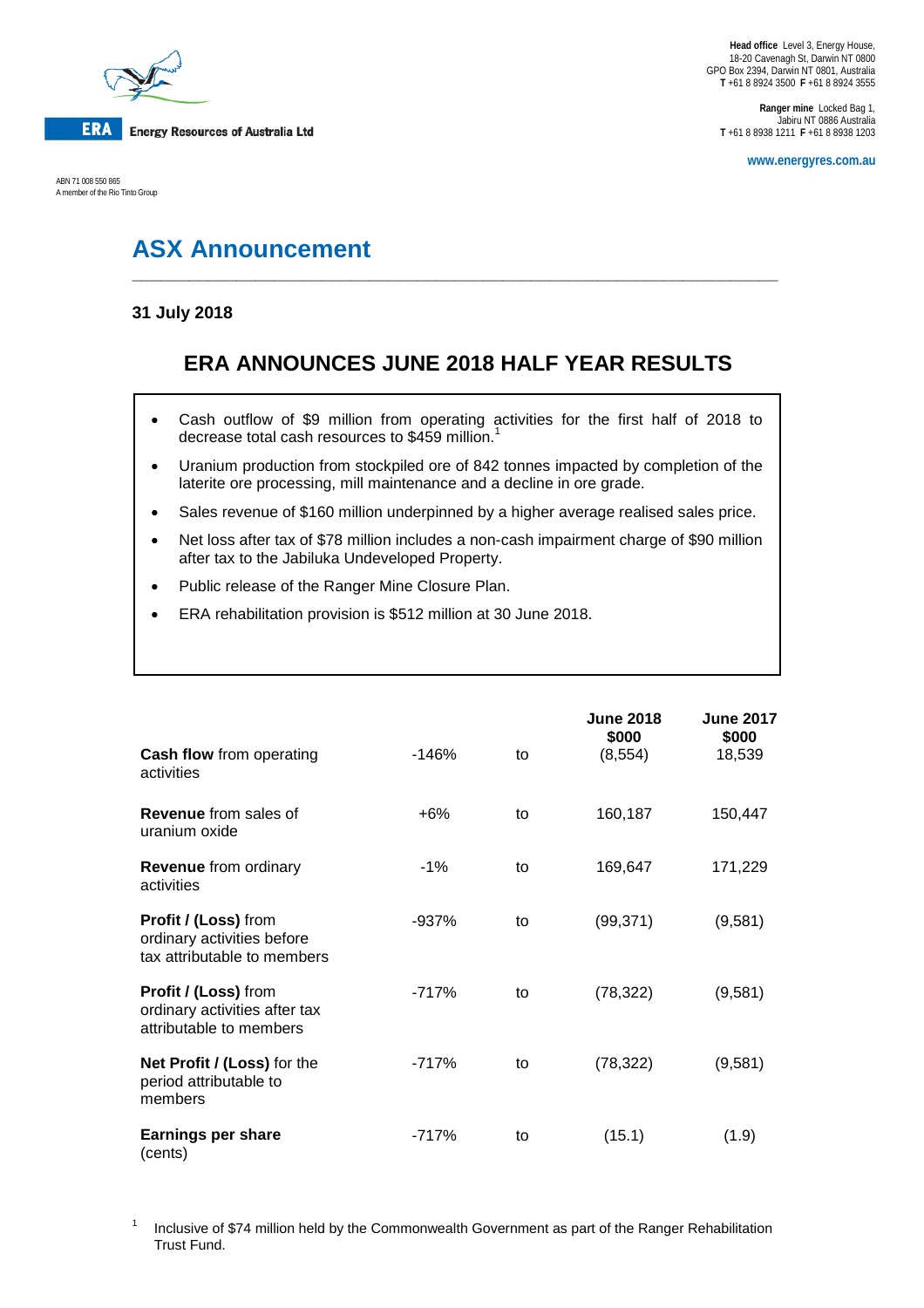

#### **Review of operations**

ERA saw a cash outflow from operating activities of \$9 million for the half-year ended 30 June 2018 as a result of increased progress on rehabilitation activities and a decline in sales receipts. This compares to positive cash flow from operating activities of \$19 million in the same period in 2017. Cash flow from uranium oxide sales before rehabilitation and financing remains positive at \$9 million.

ERA had total cash at bank of \$385 million at 30 June 2018 compared to \$395 million on 31 December 2017. In addition to cash at bank, ERA had \$74 million of cash held by the Commonwealth Government as part of the Ranger Rehabilitation Trust Fund, bringing total cash resources to \$459 million.

ERA's net loss after tax for the half-year ended 30 June 2018 was \$78 million compared with a net loss of \$10 million for the same period in 2017. In the June 2018 half year ERA recognised an impairment charge of \$90 million (after tax) to the Jabiluka Undeveloped Property, resulting from a material decline in the long-term forecast consensus uranium price and an increase in the asset-specific discount rate reflecting recent uranium equity market volatility. Notwithstanding the impact on the carrying value, ERA's view remains that Jabiluka is a large, high quality uranium ore body of global significance.

Uranium oxide production for the half-year ended 30 June 2018 was 842 tonnes. This compares to 1,046 tonnes of uranium oxide production for the same period in 2017. In accordance with the Company's mine plan, continued uranium production is based on the processing of existing primary ore stockpiles. Production was impacted by completion of the laterite ore processing early in the June 2018 quarter, mill maintenance and the impact of declining ore grades.

Revenues from sales of uranium oxide were higher at \$160 million for the half year compared to \$150 million for the same period in 2017. Revenue was impacted by a higher average realised sales price. This was partially offset by a decrease in sales volume and a marginally unfavourable movement in the Australian/US dollar exchange rate.

Sales volume for the period was 1,186 tonnes, compared to 1,464 tonnes for the June 2017 half-year. As a result of timings within the contract portfolio, forecast sales volumes in 2018 are weighted towards the first half of the year, with ERA having completed approximately 80 per cent of forecast sales contracts for the year. ERA will continue to build inventory through the second half of the year for sale into the higher priced term contracts in future periods.

The average realised sales price of uranium oxide for the half-year ended 30 June 2018 was US\$47.56 per pound compared with US\$35.09 per pound for the same period in 2017. The increase to the average realised sales price is a result of the structure of the ongoing contract portfolio and no spot sales occurring in the first half of the year. The average long-term uranium oxide price indicator was US\$29.25 per pound and the average spot price was US\$21.78 per pound, compared to US\$32.83 per pound and US\$22.29 per pound, respectively, for the same period in 2017.

As sales of uranium oxide are denominated in US dollars, the strengthening of the Australian dollar has had an unfavourable impact on revenue when compared to 2017. The average Australian/US dollar exchange rate for the first half of 2018 was US78 cents compared to US75 cents in the first half of 2017.

Cash costs for the June 2018 half-year were marginally higher than the corresponding period in 2017. This was driven by higher diesel fuel prices and increased maintenance in mining and fixed plant.

No depreciation has been recorded in 2018 due to ERA fully impairing the Ranger Cash Generating Unit in 2016.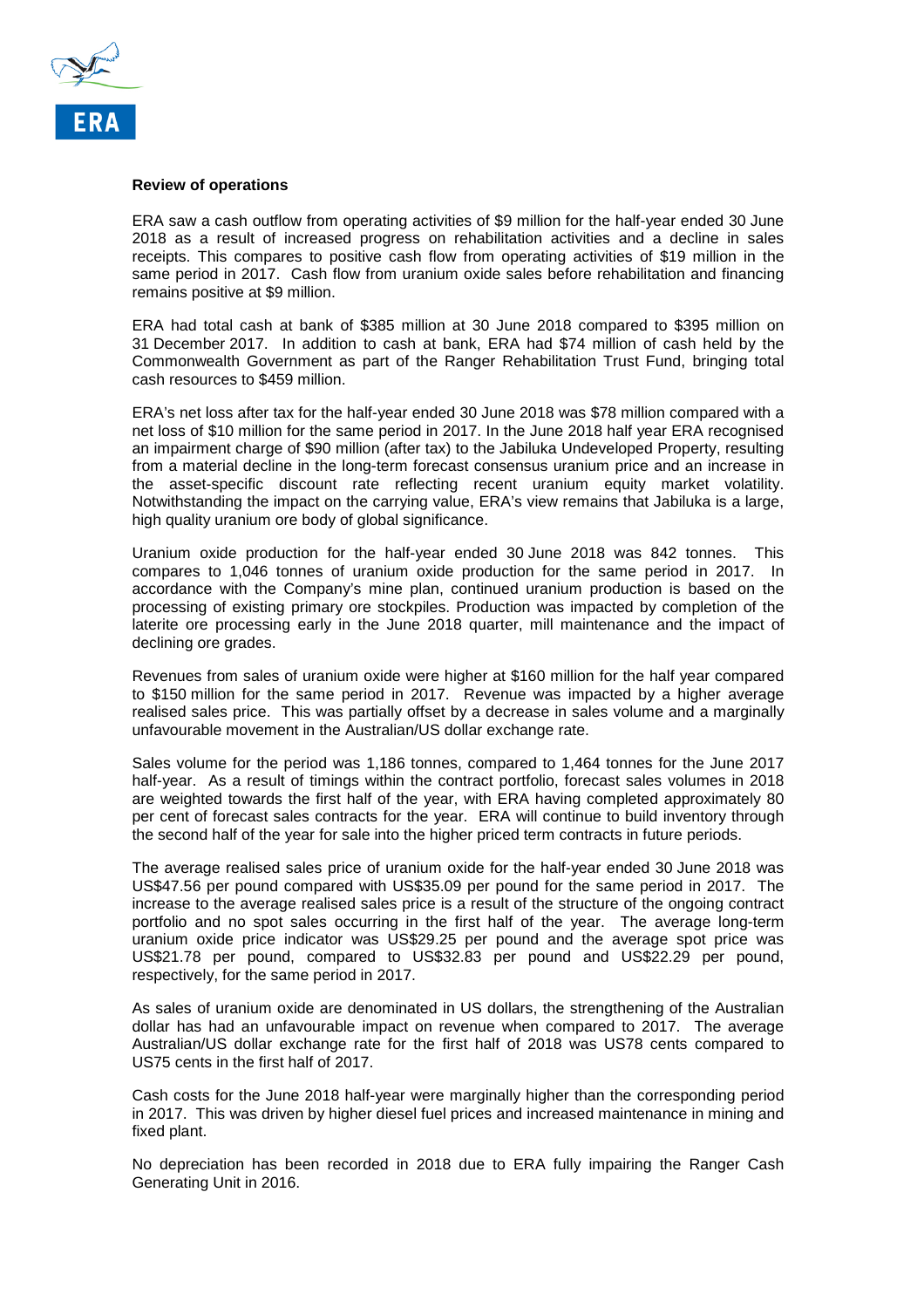

Capital expenditure for the June 2018 half-year was in line with the comparative period at \$2 million. Capital expenditure relates to sustaining capital activities. In 2018, capital expenditure was immediately written off to the Statement of Comprehensive Income as a result of the Ranger Cash Generating Unit being fully impaired in 2016.

#### **Rehabilitation**

Progressive rehabilitation of the Ranger Project Area continued with the dredge operating to transfer tailings from the Tailings Storage Facility to Pit 3.

ERA publicly released the Ranger Mine Closure Plan during the June quarter. The feasibility study of Ranger closure, which aims to further refine scheduled rehabilitation activities and execution of plans, is also continuing, with finalisation expected in quarter 4, 2018.

At 30 June 2018, the ERA rehabilitation provision is \$512 million. The strategy and estimate remain consistent with 31 December 2017, with \$21 million spent on rehabilitation activities in the first half of 2018.

Progressive rehabilitation included operation of water treatment, the transfer of tailings from the Tailings Storage Facility to Pit 3 and the backfill of waste material into Pit 1.

#### **Exploration**

There was no exploration expenditure for the half-year ended 30 June 2018.

The Ranger 3 Deeps exploration decline remains under care and maintenance.

#### **Dividends**

ERA has decided not to declare an interim dividend in respect of the 2018 half-year. No final dividend was paid in respect to the 2017 financial year.

#### **Outlook**

ERA expects that the uranium market will remain challenging in the near term.

By the second half of 2018, the market surplus is expected to decline to its lowest level since 2007. China-led demand growth should support a rebalancing of the market over time as China and other Asian countries continue to progress their nuclear power programs in accordance with long-term energy policy objectives.

ERA continues to expect uranium production for 2018 to be within the range of 1,600 tonnes to 2,000 tonnes. Production will continue to draw from existing stockpiles. ERA's forecast sales are substantially contracted, with the average realised selling price for 2018 expected to remain broadly aligned to the first half.

#### **Competent Person**

The information in this announcement that relates to Exploration Results, Mineral Resources or Ore Reserves is extracted from the ERA 2017 Annual Statement of Reserves and Resources which was released to the market on 30 January 2018 and is available to view at [https://www.asx.com.au/asxpdf/20180130/pdf/43r4pyz70bx53d.pdf.](https://www.asx.com.au/asxpdf/20180130/pdf/43r4pyz70bx53d.pdf) The Company confirms that it is not aware of any new information or data that materially affects the information included in the original market announcement and, in the case of estimates of Mineral Resources or Ore Reserves, that all material assumptions and technical parameters underpinning the estimates in the relevant market announcement continue to apply and have not materially changed. The Company confirms that the form and context in which the Competent Person's findings are presented have not been materially modified from the original market announcement.